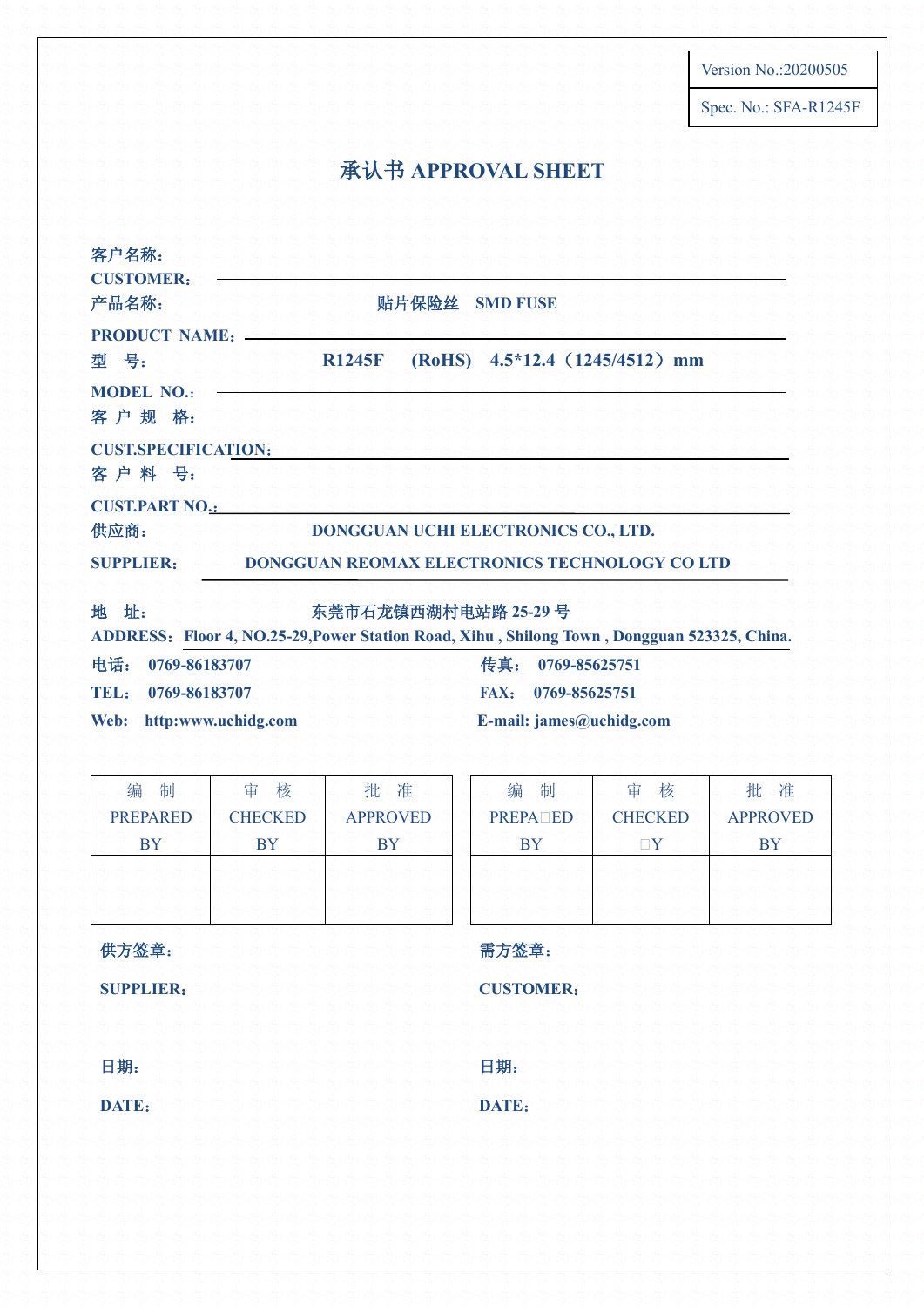#### R1245F 系列产品规格书 R1245F Series Specification

# 规格承认书

## **Specification for approval**



表面贴装保险丝 **250V125V72V63V32V**

产品名称:**R1245F** 系列 **1245/4512** 

**Product Type: R1245F Series 1245/4512**

*Surface Mount Fuse 250V125V72V63V32V*

**Dongguan Uchi Electronics Co., Ltd. Dongguan Reomax Electronics Technology Co., Ltd. [http://www.uchidg.com](http://www.uchidg.com/) [james@uchidg.com](mailto:james@uchidg.com) TEL: 0769-86183707 Mobile: 18925858717(Wechat/Whatsapp)**



© 2020 REOMAX – MEMBER OF UCHI Specifications are subject to change without notice Revised: 2020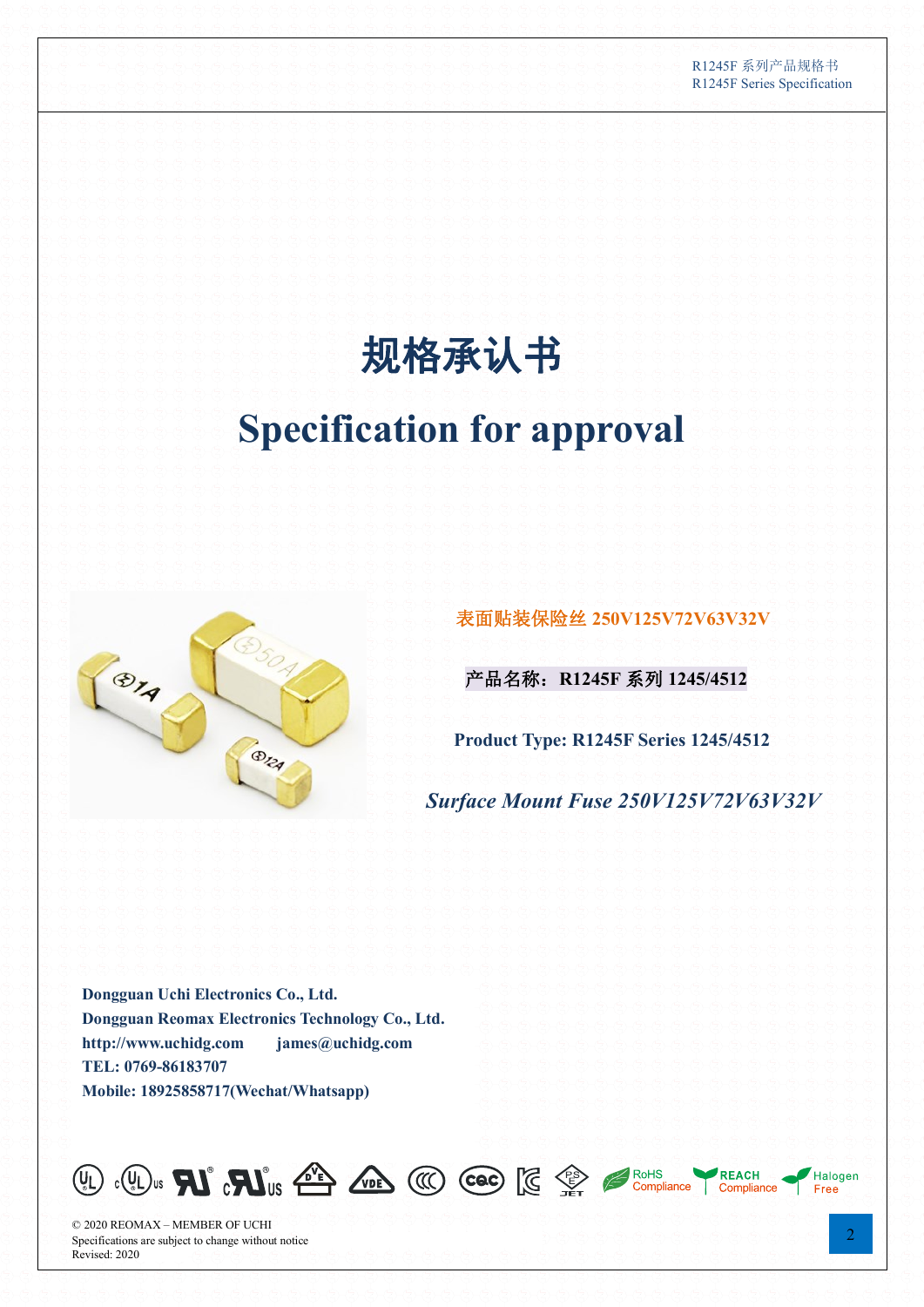### **1.** 产品特性及应用范围 **/ Description, Features and Applications**

本产品适用于各类电子设备电路初、次级电路板的过流保护, 广泛应用于固态照明、电池充电、 消费电子、电子镇流器、LED AC/DC 电源供应、网络通信、医疗仪器及工业控制器等领域。

### **Descriptions**:

REOMAX R1245F series Fast-Acting square Surface Mount fuses are ceramic tube/end cap constructions, RoHS compliant, Halogen Free and lead(Pb) exempts of the requirements of RoHS Directive(2002/95/EC), with U.S. (UL/CSA) safety agency approvals. Provide board level primary and secondary circuit protection in a wide variety of applications. With excellent inrush current withstanding capability, excellent reliability for thermal and mechanic shock, also have a high reliability and stable solder ability, end caps are available in gold/silver/nickel plated.

### **Features**:

- Fast-Acting (Fast-Acting ) **Company** Small size(12.4mm\*4.5mm)
- Wide range of current rating available Wide operating temperature range
- Low temperature de-rating **be a set of the RoHS** compliant
- Tape and Reel for automatic placement Conflict free metals

### **Applications**:

- 
- LCD backlight inverter Portable Devices Power supply Networking devices
- 
- Wireless base station White goods Game console Office equipment
- 
- 
- 
- 
- -
- 
- PC server Cooling fan system Storage system Telecom system
	-
- Digital camera Industrial equipment Medical equipment Automotive devices
- 
- 
- 
- -
- LED lighting **below that the Second vector of the Second vector is a statery devices** that LCD/PDP devices
	-
	-
	-
	-

### **2.** 安规认证标准及编号 **/ Standards and Agency Approvals**

### 2.1 执行标准:遵循 UL 248-14。

Standards: In accordance with UL 248-14.

### 2.2 认证范围 Certification:

© 2020 REOMAX – MEMBER OF UCHI Specifications are subject to change without notice

Revised: 2020

| 安规标准                     | 认证范围                | 证书编号                      |
|--------------------------|---------------------|---------------------------|
| <b>Agency</b>            | <b>Ampere Range</b> | <b>Agency File Number</b> |
| (UL)                     | $15A \sim 100A$     | E502159 (JDYX2)           |
| $_{c}$ (U <sub>L</sub> ) | $15A \sim 100A$     | E502159 (JDYX8)           |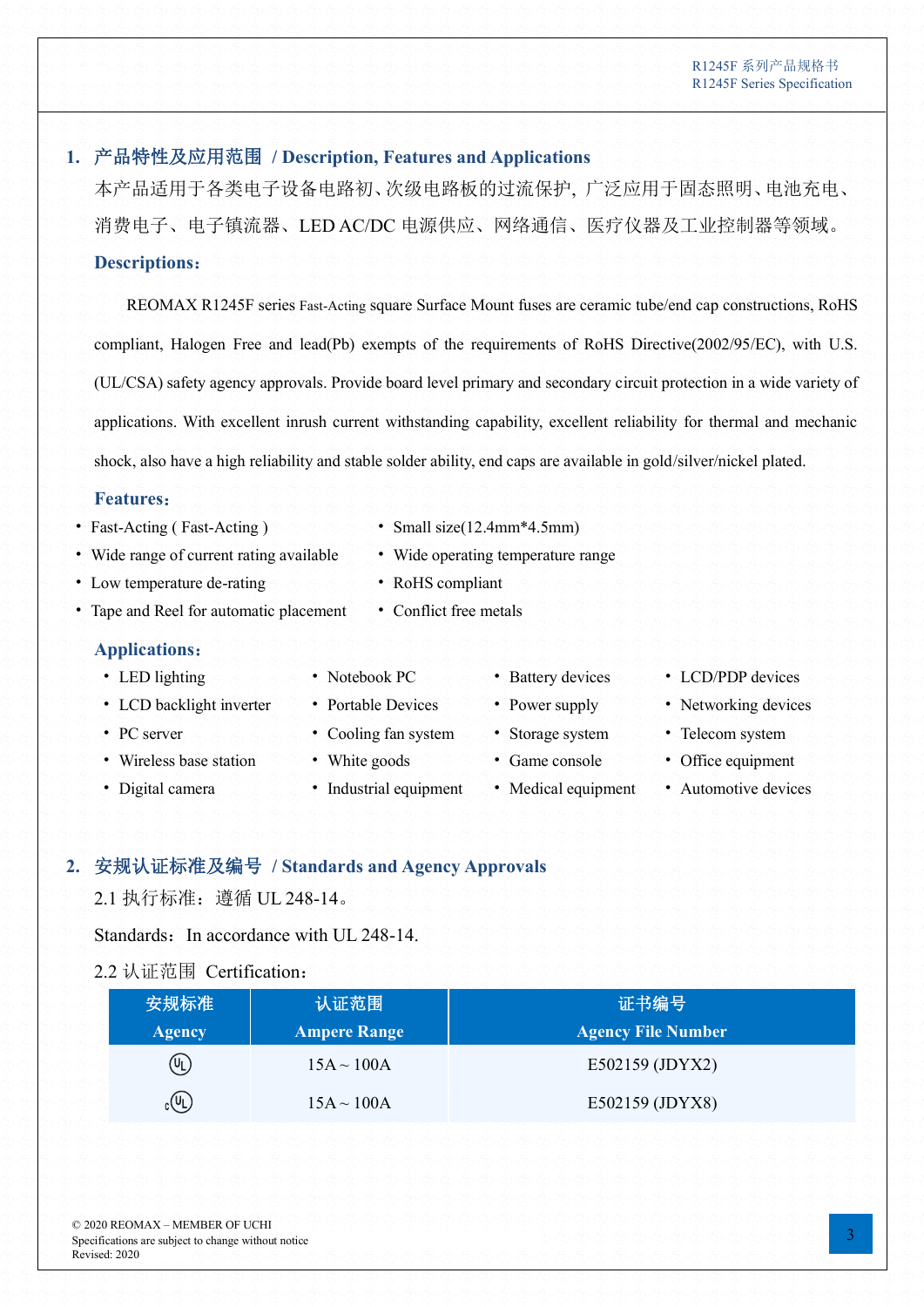| 2.3 目录编号 Catalogue No., ● 已认证 Approved / ○ 认证中 Pending |                       |                                |                                                   |                             |                                 |                                 |                      |
|--------------------------------------------------------|-----------------------|--------------------------------|---------------------------------------------------|-----------------------------|---------------------------------|---------------------------------|----------------------|
| 目录编号<br><b>Catalog</b>                                 | 额定电流<br><b>Ampere</b> | 额定电压<br><b>Voltage</b>         | 分断能力<br><b>Breaking</b>                           | 冷阻值<br><b>Nominal Cold</b>  | 熔化热能<br>l <sup>2</sup> TMelting | 安规认证<br><b>Agency Approvals</b> |                      |
| No.                                                    | Rating                | <b>Rating</b>                  | <b>Capacity</b>                                   | <b>Resistance</b><br>(Ohms) | Integral( $A^2.S$ )             | <b>AI</b>                       | $\mathbf{M}^{\circ}$ |
| R1245F.60                                              | <b>60A</b>            | 250V/125VAC/DC<br>72V63V/32VDC | 200A@250VAC<br>500A:@125VAC<br>1000A@72V63V/32VDC | 0.000758                    | 4165                            |                                 |                      |

- ➢ \*: These catalog no. cold resistance and I2t value are pending due to fuse elements shall be customized;
- ➢ DC Cold Resistance are measured at <10% of rated current in ambient temperature of 25℃;
- ➢ Typical Pre-arching I2t are calculated at 10\*In Current or 8ms;
- ➢ Min Interrupting Rating: 1.35\*In.

### **3.** 产品标示 **/ Product Marking**

保险丝上需有下列标示 / The fuses shall have the following markings

示例 Example:



注*:*对于标示的大小和位置没有规定 */ Note: Size and position of the markings shall not be provided.*

#### **4.** 结构及尺寸 **/ Dimensions and Structure**

单位:毫米 */ Unit: mm*

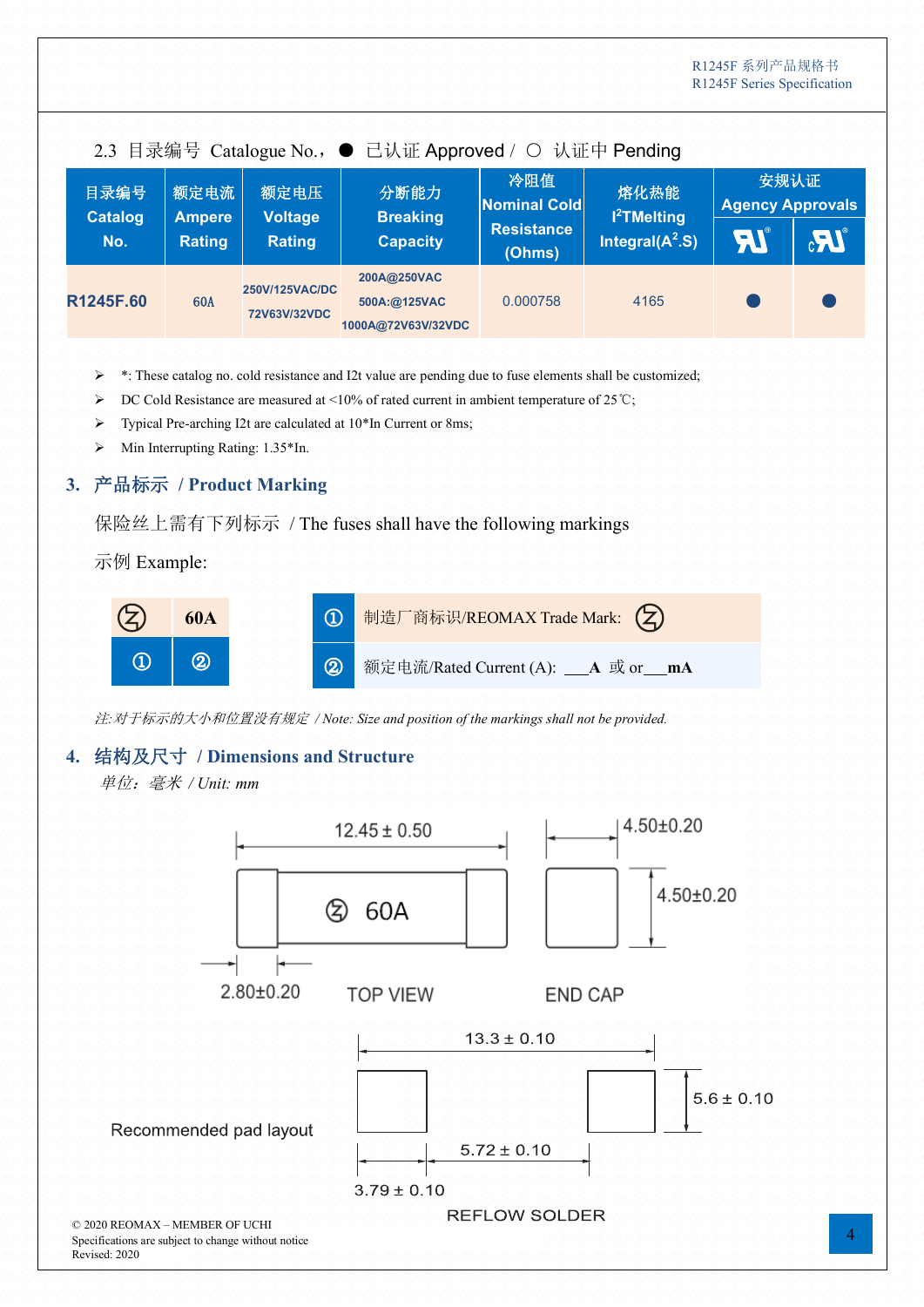### **5.** 材料明细 **/ Material Details**

| 号<br>编<br>NO. | 零件名称<br><b>Part Name</b> | 质<br>材<br><b>Material</b>                 |
|---------------|--------------------------|-------------------------------------------|
| (1)           | 端帽 End caps              | 黄铜镀金 Au Plated Brass Cap                  |
| 2)            | 主体 Body                  | 陶瓷管 Non-Transparent Square Ceramic Tube   |
| 3)            | 熔丝 Fuse element          | $\hat{\sigma} \hat{\pm}$ Cu-Ag Alloy wire |

### **6.** 产品特性 **/ Product Characteristics**

| 编号<br>NO.      | 项目<br><b>Item</b>                                | 内容<br><b>Content</b>                                                                       | 参考标准<br><b>Reference standards</b>                            |
|----------------|--------------------------------------------------|--------------------------------------------------------------------------------------------|---------------------------------------------------------------|
| $\mathbf{1}$   | 产品标识<br><b>Product Marking</b>                   | Brand, Ampere Rating                                                                       | REOMAX marking standards                                      |
| $\overline{2}$ | 工作温度<br><b>Operating Temperature</b>             | -55 $\mathrm{^{\circ}C}$ to 125 $\mathrm{^{\circ}C}$                                       | $-55^{\circ}$ C to 125 <sup>°</sup> C with proper<br>derating |
| 3              | 可焊性<br>Solderability                             | T=240 $\textdegree$ C $\pm$ 5 $\textdegree$ C, t=3sec $\pm$ 0.5sec,<br>Coverage $\geq$ 95% | MIL-STD-202, Method 208                                       |
| $\overline{4}$ | 耐焊接热<br>Resistance to Soldering Heat             | 10 sec at $260^{\circ}$ C                                                                  | MIL-STD-202, Method 210, Test<br>condition B                  |
| 5              | 绝缘阻抗<br>Insulation Resistance (after<br>Opening) | 10,000 ohms minimum                                                                        | MIL-STD-202, Method 302, Test<br>Condition A                  |
| 6              | 热冲击<br><b>Thermal Shock</b>                      | 5 cycles, $-65^{\circ}C$ / +125 $^{\circ}C$ , 15<br>minutes at each extreme                | MIL-STD-202, Method 107, Test<br><b>Condition B</b>           |
| $\overline{7}$ | 机械冲击<br>Mechanical Shock                         | 100G's peak for 6 milliseconds,<br>3cycles                                                 | MIL-STD-202, Method 213, Test<br>I                            |
| 8              | 振动试验<br>Vibration                                | 0.03" amplitude, 10-55 Hz in 1<br>min. 2hrs each XYZ=6hrs                                  | MIL-STD-202, Method 201                                       |
| 9              | 耐湿性<br>Moisture Resistance                       | 10 cycles                                                                                  | MIL-STD-202, Method 106                                       |
| 10             | 盐雾试验<br>Salt Spray                               | 5% salt solution, 48hrs                                                                    | MIL-STD-202, Method 101, Test<br>Condition B                  |

### **7.** 电气特性 **/ Electrical Characteristics**

7.1 实验条件: Test Condition

© 2020 REOMAX – MEMBER OF UCHI Specifications are subject to change without notice Revised: 2020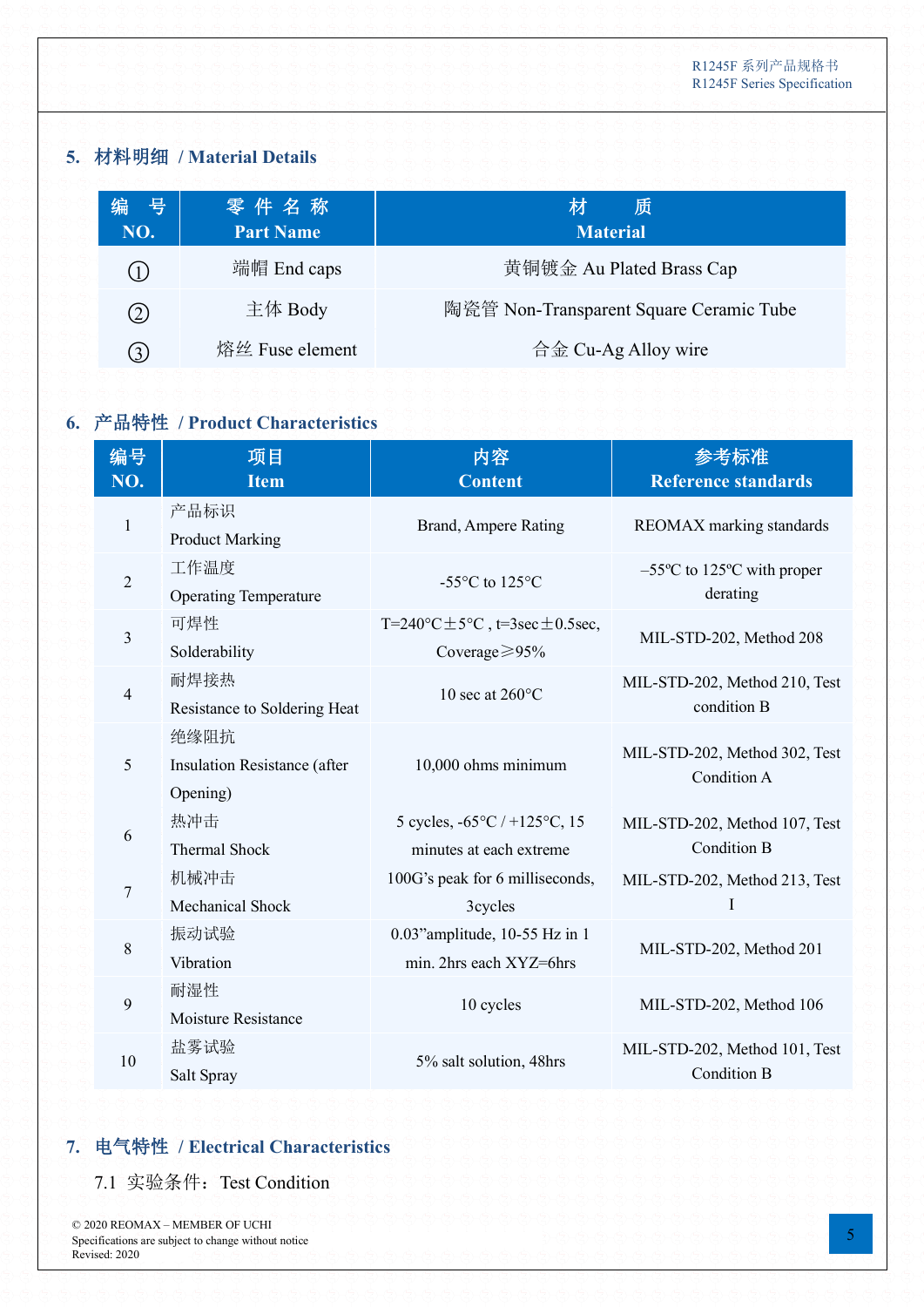所有测试环境温度为 25±5℃。

All electrical test is to be conducted with the ambient air at a temperature of 25±5℃.

7.2 分断能力 Interrupting Rating:

Breaking Capacity: 200A @250VAC500A:@125VAC 1000A@72V63V/32VDC 保险丝承受分断能力:200A @250VAC500A:@125VAC 1000A@72V63V/32VDC

### 7.3 熔断时限 / Operating Characteristics

| 额定电流的%                 | 熔断时间                 |
|------------------------|----------------------|
| % of Ampere Rating(In) | <b>Blowing Time</b>  |
| $100\% * In$           | 大于 4 小时(4 hours Min) |
| $200\% * In$           | 小于 60 秒 (60 sec Max) |

#### 7.4 平均时间电流曲线图 / Average Time Current Curves



### **8.** 环境特性 **/ Environmental Characteristic**

若操作环境温度超出 25±5℃范围,在选用保险丝规格时,需考虑操作环境温度对保险丝的影 响,请参照如下:温度-电流曲线图。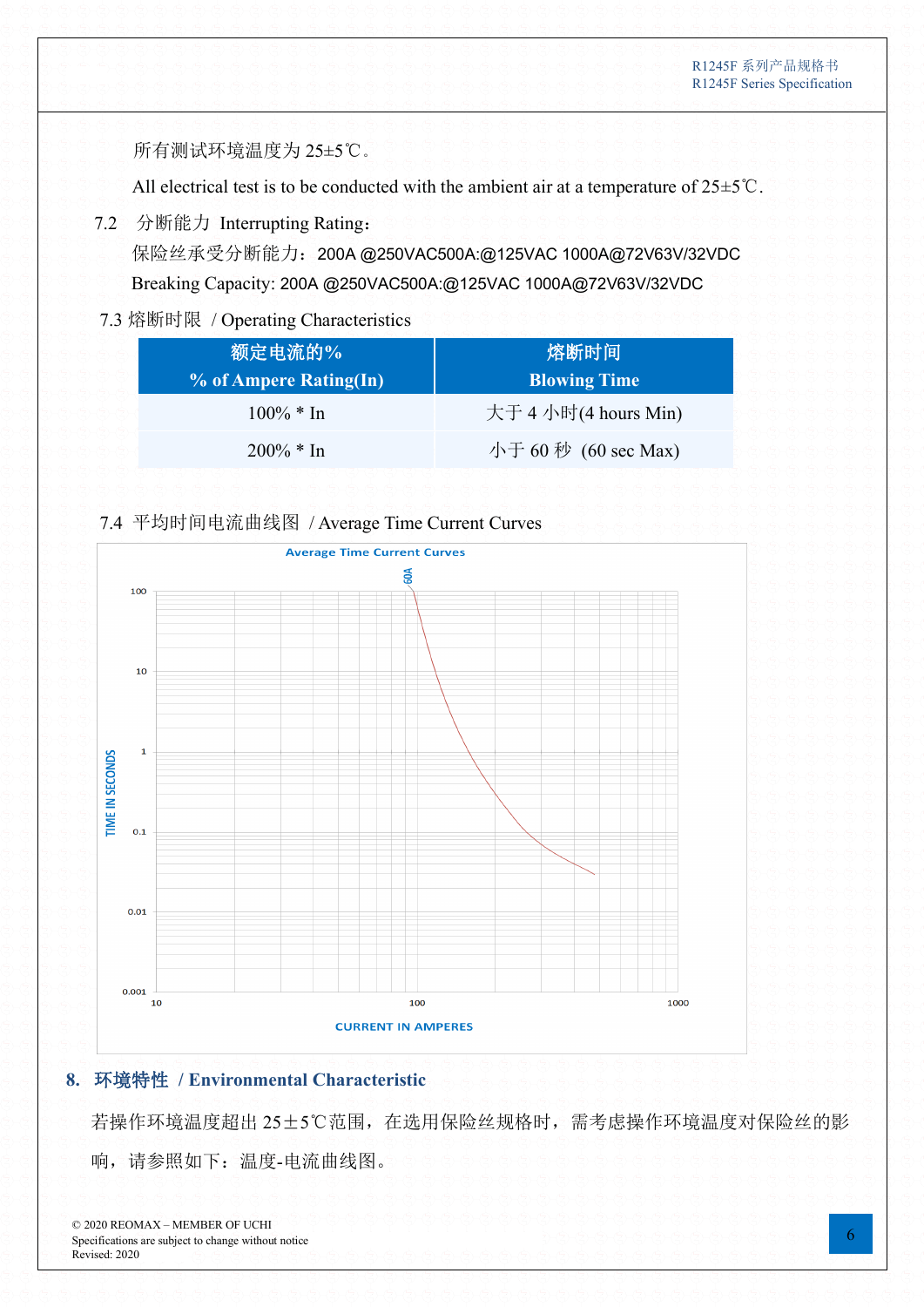When choosing the fuse's specification, if the operating environmental temperature beyond the scope from 20~30℃, engineer should consider the environmental temperature's affection to fuses. Please refer: Temperature Rerating Curve:



### **9.** 建议焊接参数 **/ Recommended Soldering Parameters**

A. 波峰/回流焊参数 / Wave /Reflow Soldering Parameters:

锡膏工艺 / Solder paste process.

锡炉温度 / Solder Pot Temperature: 260°C Max

焊接时间 / Solder Dwell Time: 5 seconds max

| <b>Reflow Condition</b>                      |                             | <b>Pb-Free assembly</b>    |
|----------------------------------------------|-----------------------------|----------------------------|
| Average ramp-up rate $(Ts(max)$ to $Tp)$     |                             | $5^{\circ}$ C /second max. |
|                                              | Temperature Min (Ts(min))   | $150^{\circ}$ C            |
| Preheat                                      | Temperature Max $(Ts(max))$ | $200^{\circ}$ C            |
|                                              | Time (Min to Max) $(ts)$    | $60-120$ seconds           |
| Reflow                                       | Temperature $(T_L)$         | $220^{\circ}$ C            |
|                                              | Time Max $(t_L)$            | 60 seconds                 |
| Peak Temperature(Tp)                         |                             | $260^{\circ}$ C max        |
| Ramp-down Rate                               |                             | 5°C/second max             |
| Time $25^{\circ}$ C to peak Temperature (Tp) |                             | 8<br>minutes max           |

B.手工焊参数 / Hand-Solder Parameters: 烙铁温度 / Solder Iron Temperature: 300±5℃

焊接时间 / Heating Time: 1~2 s Max